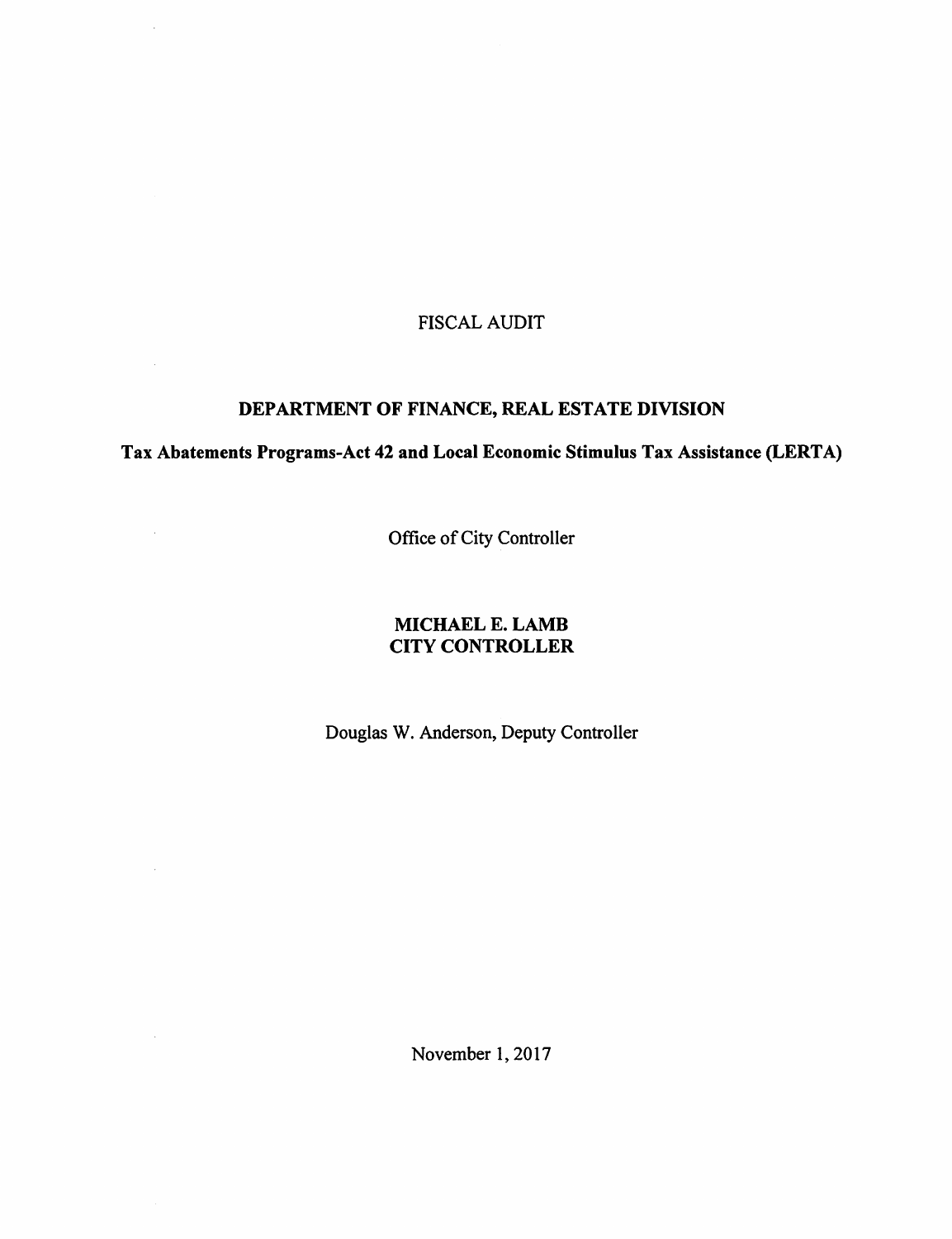# **CONTENTS**

 $\bar{\psi}$ 

| Result:                                                                     |
|-----------------------------------------------------------------------------|
|                                                                             |
|                                                                             |
| Observation #2: Reliability of Estimates and Projected Revenue from expired |
| Observation #3: Improved Role in managing the                               |
|                                                                             |
|                                                                             |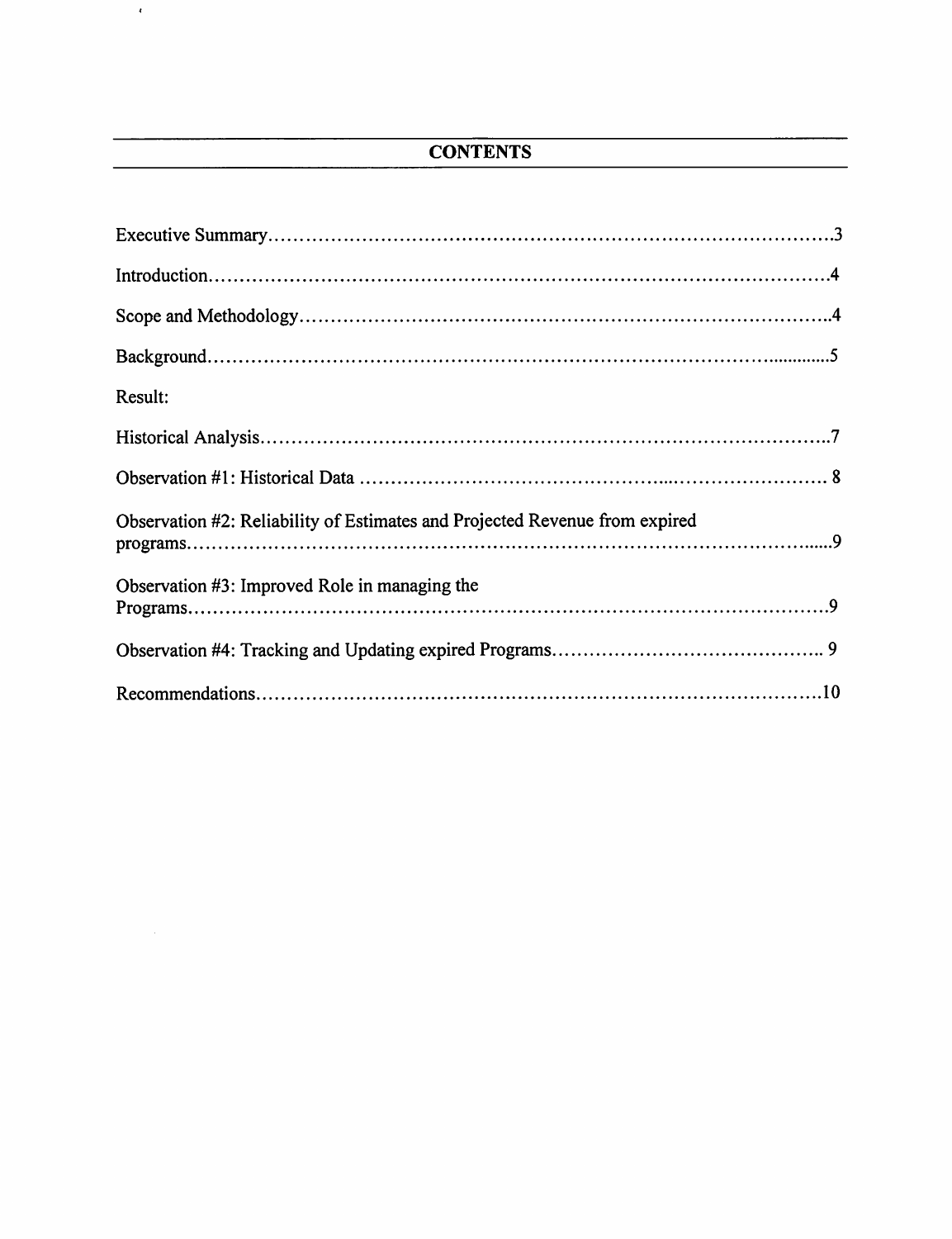

First Floor City-County Building . 414 Grant Street . Pittsburgh, Pennsylvania 15219

November 1, 2017

To the Honorables: Mayor William Peduto and Members of Pittsburgh City Council:

As authorized by the recent City Council legislation, The Office of the City Controller is pleased to present this review of the City's Tax Abatement Programs conducted pursuant to the Controller's powers under Section 404(b) of the Pittsburgh Home Rule Charter.

#### EXECUTIVE SUMMARY

Under Pennsylvania Act 42 originally enacted in 1971 (and amended 1977), the City provides various Tax Abatements programs in which it forgoes tax revenues (or provide tax credits) due to increase in property assessments as a result of property development or renovations for a specified period of time in exchange for specific actions that contribute to the economic and community development in distressed neighborhoods. The City also offers 3 types of abatements under the Local Economic Revitalization Tax (LERTA) act enacted in 1977(amended, 1988) which authorizes taxing authorities to provide for tax exemptions for property improvements and commercial constructions in certain deteriorating areas in economically distressed communities. LERTA provides tax credits to qualifying development programs within 4 defined areas (except for Commercial LERTA) in the City.

We performed certain procedures to assess the process by which the City's tax abatement programs are administered as well as to determine the total projected incoming revenue from the expiration of these programs. The tables included in this report represent compiled projection of incoming revenue from the expiring tax abatement programs. A projected incoming annual revenue from all the expiring programs totaled \$2,833,940 (Table II) for the years 2019 through 2026. A projected incoming cumulative revenue from the expiring programs totaled \$9,514, 935 for the same period is also shown on the table.

Our report also includes recommendations for improving the abatement program to ensure adequate availability of adequate records, reliable estimates, and overall management improvements. These are further discussed in the report.

Sincerely, ichael Efame

Michael E. Lamb City Controller

3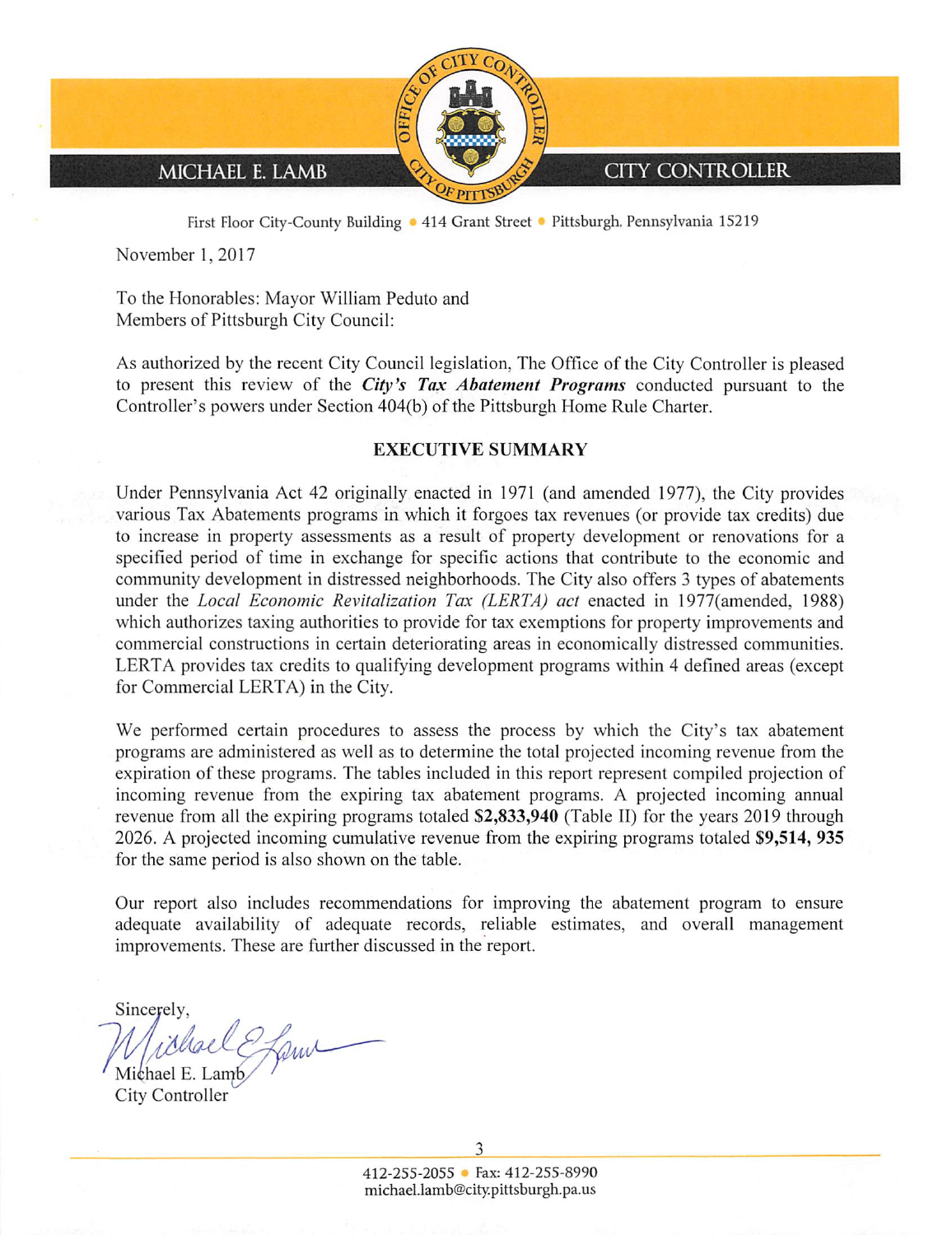## INTRODUCTION

This audit of the City's Tax Abatement Programs was conducted pursuant to the Controller's powers under Section 404(b) of the Pittsburgh Home Rule Charter.

## SCOPE AND METHODOLOGY

This audit was conducted pursuant to Article IV, Section 404 (b) of the City of Pittsburgh Home Rule Charter. Our procedures included a review of the data provided for the period 2007 to 2026.

The objective of our audit was to gain an understanding of the various abatement programs offered by the City as well as to provide a projection of incoming revenues resulting from their expiration.

We compiled data provided to us by the City's Finance Department, under the 2 programs starting from 2007 through 2018. We also compiled potential revenue (for 2019 through 2026) that the City will be receiving due expiring tax abatements. We also performed limited testing to vouch for the reliability of the data and evaluate internal controls related to the data.

Our procedures consisted primarily of inquiries and the examination of documents supporting data that was provided to us. These procedures were neither designed nor intended to be a detailed audit of the Department of Finance, Real Estate Division. Accordingly, the information presented in this report only pertains to the data that was made available to us and the related records examined. Specifically we:

- Interviewed City personnel involved with the abatement programs to gain an understanding of the programs and any related internal controls.
- Examined and analyzed data made available to us showing the potential income to be received from the expiration of these programs.
- Reviewed general procedures related to the administration of the abatement program
- Performed analytical reviews of the abatement records.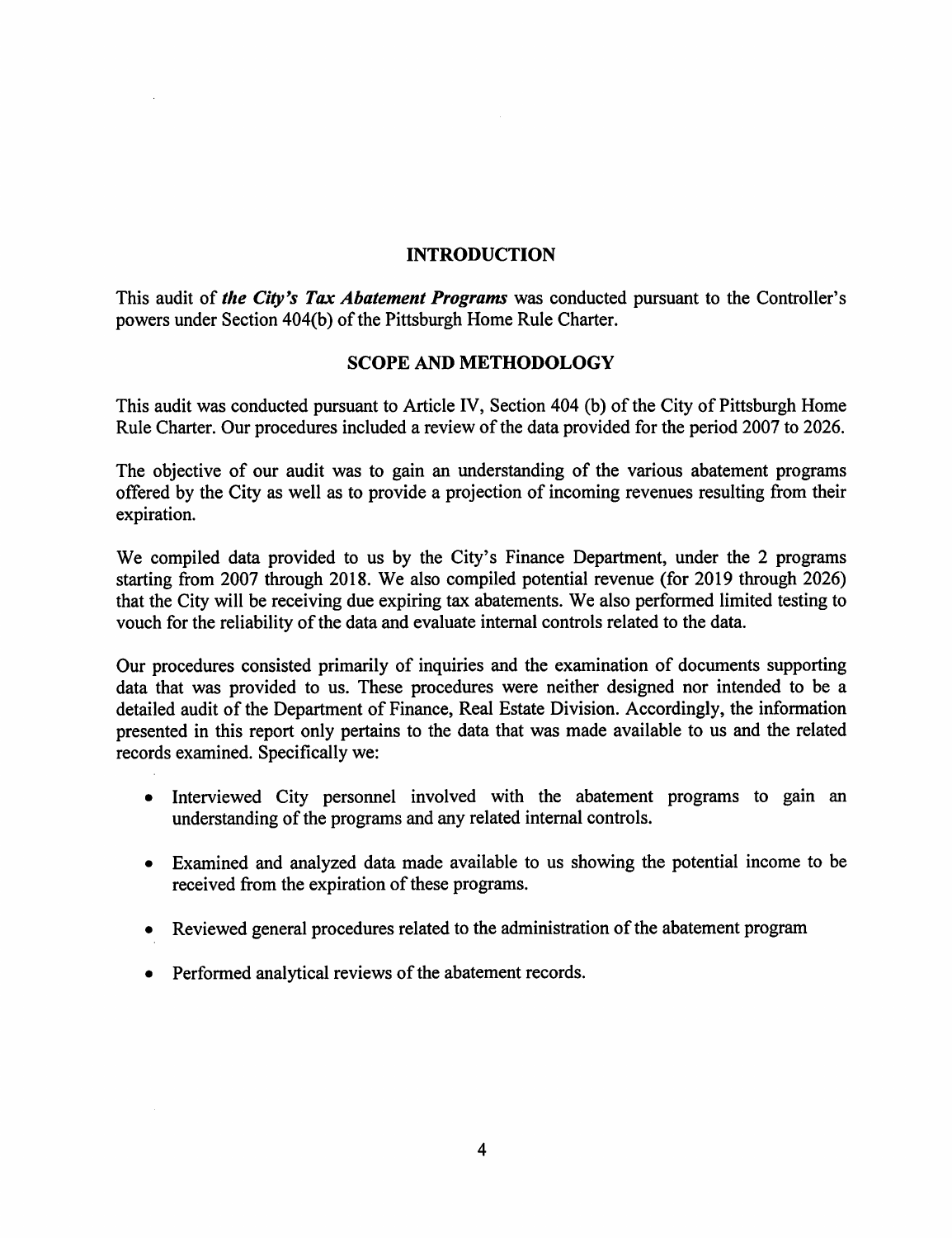## Background

## Introduction

The City of Pittsburgh offers several tax abatements as incentives to promote economic and community development and growth. These special tax provisions are made available in accordance with the various state legislature and City ordinances and are for a limited time to encourage improvements and developments in deteriorating properties or areas around the City. These programs are administered by the Department of Finance, Real Estate Division (Finance) in conjunction with the Urban Redevelopment Authority (URA). In addition, the applications for two of the programs are reviewed by Allegheny County. The URA reviews and approves applications for the Residential and Enhanced LERTA. The County is also involved by reviewing applications for the Commercial LERTA and the Visibility Residential program.

Under Act 42 originally enacted in 1971 (and amended 1977), the City provides various tax abatement programs in which it forgoes tax revenues (or provide credit) due to increase property assessments as a result of property development or renovations for a specified period of time in exchange for specific actions that contribute to the economic and community development in distressed neighborhoods. Under this act, the City abates taxes due to increase in property assessments as a result of property development or renovations and is awarded as set dollar amounts that are received as tax credits or reduction of the assessed property value. Applications under this act are reviewed by the Finance Department's Real Estate Division and processed on the Real Estate's system. Approved applications are marked pending on the system until there is an increase in assessment value after construction is completed and the property is assessed by the County. An updated file with the new assessments is sent to the City's Department of Innovation and Performance to be uploaded into the system. Abatement amounts are calculated on the increased assessment value multiplied by the current millage rate.

Types - Two types:

- Act 42 Residential Available for 3 years as an assessment reduction (based on millage rate) for renovations or new constructions on residential or vacant land to be used for residential, for sale or rental. Applications were previously reviewed by the County but are now reviewed by the City. The total amounts reduced are limited to \$86,750 on new constructions and \$36,009 for renovations. The application must be filed within 180 days of the issuance of the building permit.
- Act 42 Enhanced Residential  $-$  Same as above program except for the assessment reduction is available for 10 years and up to \$250,000 and is available for property located in 28 specified areas.

The City also offers 3 types of abatements under the Local Economic Revitalization Tax (LERTA) act enacted in 1977(amended, 1988) which authorizes taxing authorities to provide for tax exemptions for property improvements and commercial constructions in certain deteriorating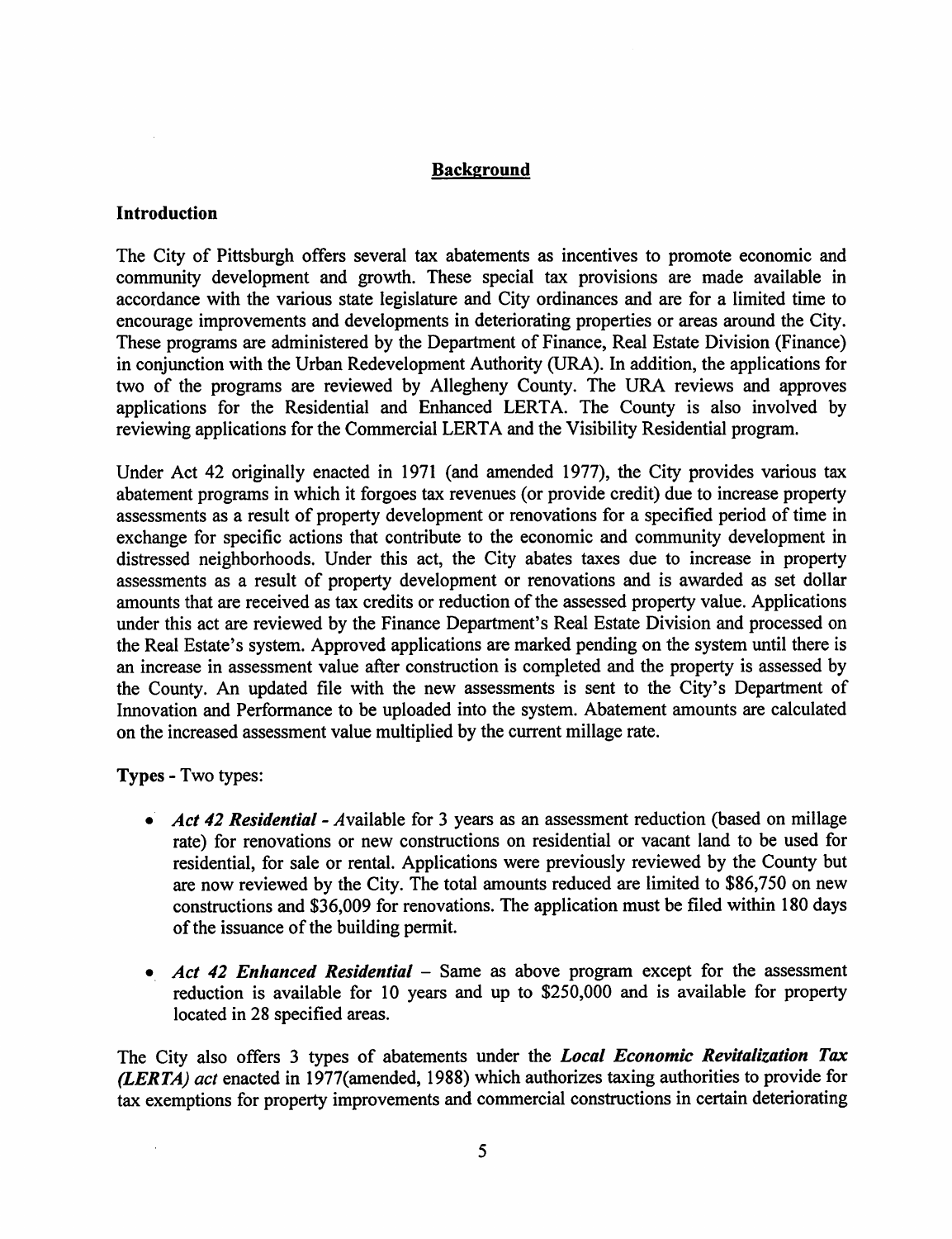areas that are in economically distressed communities. LERTA provides tax credits to qualifying development programs within 4 defined areas (except for Commercial LERTA) in the City and, applications are reviewed by the URA. Three types:

- Residential LERTA Available for a period of 10 years with the credit limited to \$150,000 for new construction or renovations. Typically, the current use of property is commercial or industrial and the future use of property is for residential rental or hotels.
- Residential Enhanced LERTA Similar to above except for the annual limit of \$2,700 for new construction or renovations. Typically, the current use of property is commercial or industrial and the future use of property is for residential, separately assessed units.
- Commercial LERTA Available for 5 years with annual (tax) abatement limits at \$50,000 for new construction or renovations. This is available for property city-wide.

In addition, the City offers other programs:

- The Local Economic Stimulus  $-A$  tax credit available for 10 years that is applied to the incremental increase in taxes as a result of construction or improvements costs in excess of one million dollars. The annual (tax) abatement is limited to \$250,000 for new construction or renovations. Typically, the current use of property is commercial, industrial or vacant land and the future use of property is for residential, commercial or industrial. This credit is offered for property city wide and applications are reviewed by the City.
- Visibility Residential Tax credit available for 5 years which can be used concurrently with other residential tax abatement programs. The annual (tax) abatement limited to \$2,500 for new construction or Renovations. Typically, the current use of property is residential, vacant land, commercial or industrial and the future use of property is for residential, single family, duplex, triplex, adaptive reuse. This is offered for property city wide and applications are reviewed by Allegheny County. Data provided indicated only \$500 fund available from expiration of the credit under this category.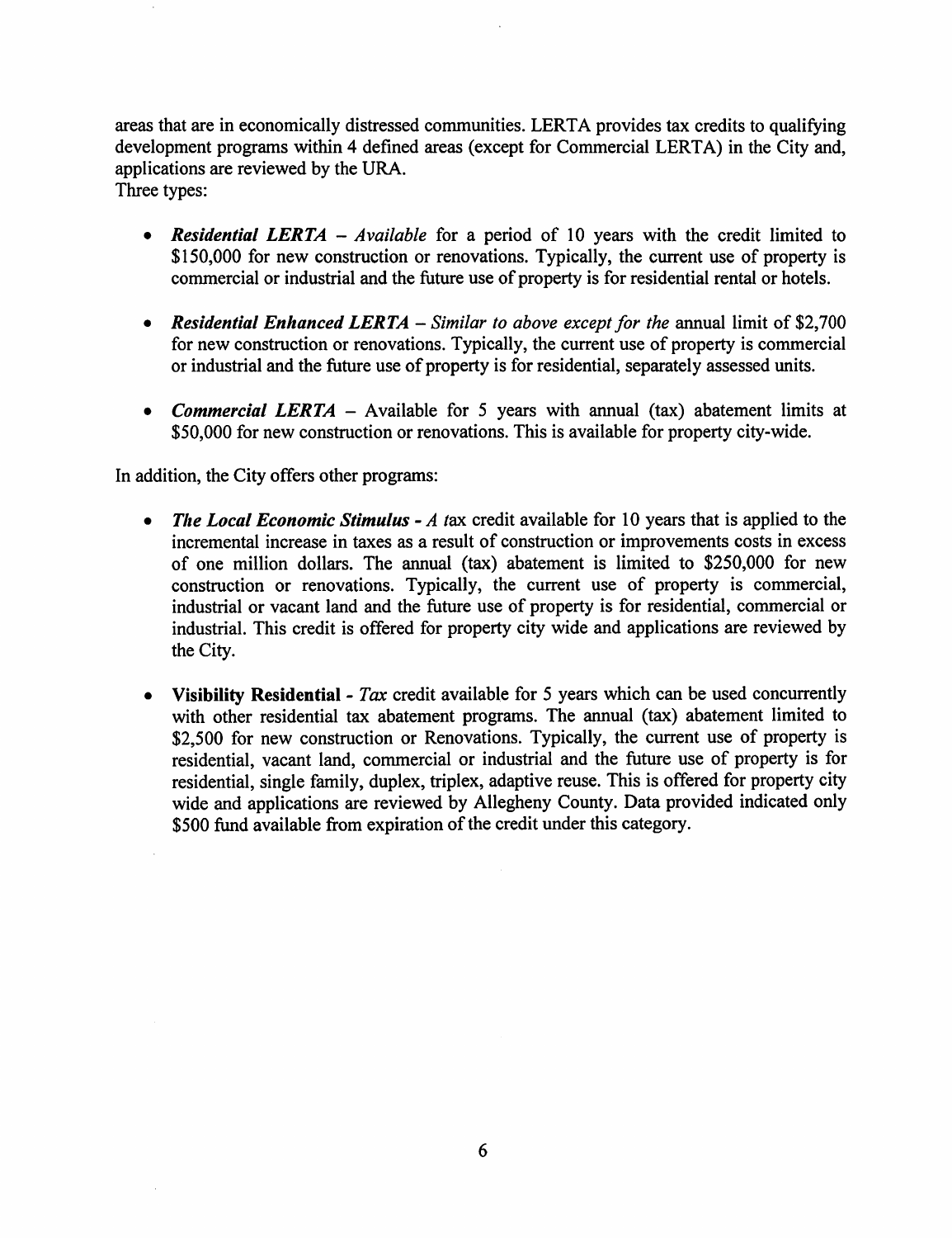## **Result**

Below is the result of our procedures:

## Historical Analysis:

A total of \$14,296,640 in revenue was collected from expired tax abatement programs from 2007 through 2018:

| Table I - Estimated Available Funds Due to Expired (Act 42<br>and LERTA) Programs<br>For January 1, 2007, to December 31, 2018 <sup>2</sup> |               |                 |             |  |  |  |  |
|---------------------------------------------------------------------------------------------------------------------------------------------|---------------|-----------------|-------------|--|--|--|--|
| Year                                                                                                                                        | Amount        | Year            | Amount      |  |  |  |  |
| 2007                                                                                                                                        | 248,643<br>\$ | 2013            | \$1,424,160 |  |  |  |  |
| 2008                                                                                                                                        | 555,090       | 2014            | 1,689,527   |  |  |  |  |
| 2009                                                                                                                                        | 964,625       | 2015            | 2,345,681   |  |  |  |  |
| 2010                                                                                                                                        | 1,267,291     | 2016            | 2,649,600   |  |  |  |  |
| 2011                                                                                                                                        | 1,374,683     | 2017            | 111,451     |  |  |  |  |
| 2012                                                                                                                                        | 1,478,693     | 2018            | 187,196     |  |  |  |  |
| <b>Subtotal</b>                                                                                                                             | \$5,889,025   | <b>Subtotal</b> | \$8,407,615 |  |  |  |  |
| <b>Grand Total \$ 14,296,640</b>                                                                                                            |               |                 |             |  |  |  |  |

## Estimated Incoming Revenue from Expired Abatement Program:

Data provided showed potential revenue from expired abatement programs for the period 2019 to 2026 totaled \$2,833,940 as detailed below:

| Table II - Estimated Available Funds Due to Expiring Programs<br>For the period January 1, 2019 to December 31, 2026 |           |           |           |           |           |           |           |             |              |
|----------------------------------------------------------------------------------------------------------------------|-----------|-----------|-----------|-----------|-----------|-----------|-----------|-------------|--------------|
| <b>Program</b>                                                                                                       | 2019      | 2020      | 2021      | 2022      | 2023      | 2024      | 2025      | 2026        | <b>Total</b> |
| <b>Act 42</b>                                                                                                        | \$108,313 | \$45,065  | \$27,385  | \$78,142  | \$74,400  | \$52,324  | \$69,423  | \$38,270    | \$493,322    |
| <b>LERTA</b>                                                                                                         | 157,745   | 153,251   | 122,329   | 206,037   | 144,550   | 79,013    | 175.086   | 658,213     | 1,696,224    |
| Visibility                                                                                                           |           | 500       |           |           |           |           |           |             | 500          |
| Local<br>Economic<br><b>Stimulus</b>                                                                                 |           |           |           |           | 25,667    | 229,140   | 41,089    | 347,998     | 643,894      |
| <b>Total</b>                                                                                                         | \$266,058 | \$198,816 | \$149,714 | \$284,179 | \$244,617 | \$360,477 | \$285,598 | \$1,044,481 | \$2,833,940  |

<sup>&</sup>lt;sup>1</sup> Per data provided by the Department of Finance, Real Estate Division

<sup>^</sup> Expired abatements for this year assumed to be reflected in the 2018 Budget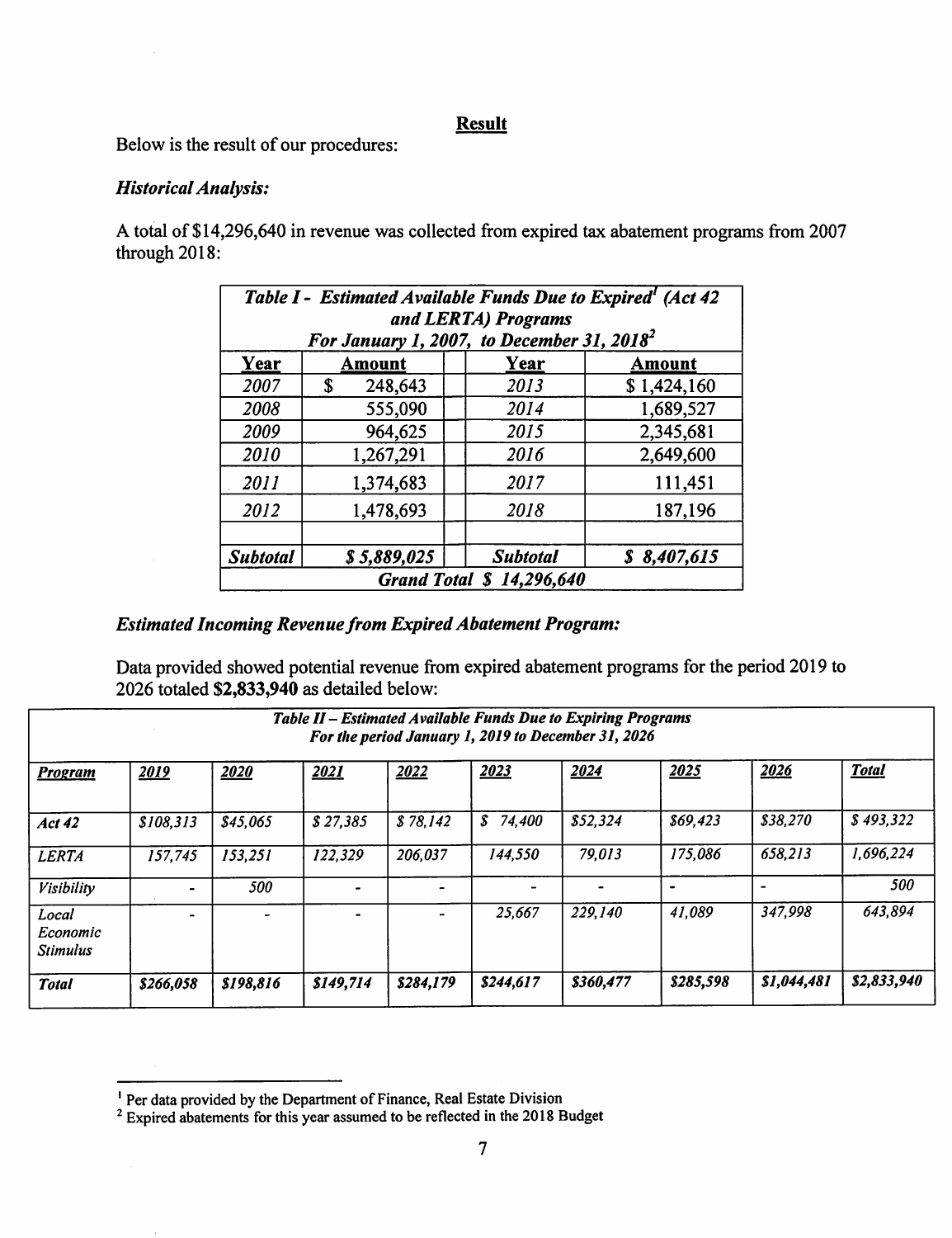| Table III - Detailed Estimate of Available Funds Due to Expiration of Act 42 & LERTA |                  |           |                  |                  |                  |             |                      |            |                                       |
|--------------------------------------------------------------------------------------|------------------|-----------|------------------|------------------|------------------|-------------|----------------------|------------|---------------------------------------|
| For the period January 1, 2019 to December 31, 2026                                  |                  |           |                  |                  |                  |             |                      |            |                                       |
| Program                                                                              | 2019             | 2020      | 2021             | 2022             | 2023             | 2024        | 2025                 | 2026       | <b>Total</b>                          |
| Act 42:                                                                              |                  |           |                  |                  |                  |             |                      |            |                                       |
| Enhanced<br>Residential                                                              | \$<br>80,679     | \$45,065  | \$27,385         | \$78,142         | \$74,400         | \$52,324    | \$69,423             | \$38,270   | $\boldsymbol{s}$<br>465,688           |
| Residential                                                                          | 27,634           |           |                  |                  |                  |             |                      |            | 27,634                                |
| <b>Subtotal</b>                                                                      | \$108,313        | \$45,065  | \$27,385         | \$78,142         | \$74,400         | \$52,324    | \$69,423             | \$38,270   | \$<br>493,322                         |
| LERTA:                                                                               |                  |           |                  |                  |                  |             |                      |            |                                       |
| Commercial                                                                           | \$93,165         | \$53,952  | \$               | \$               | \$               | \$          | \$<br>$\blacksquare$ | \$         | 147,117<br>$\boldsymbol{\mathcal{S}}$ |
| Residential                                                                          | 3,450            | 75,572    | 1,032            | 167,223          | 98,965           | 68,618      | 160,151              | 587,514    | \$1,162,525                           |
| Residential<br>Enhanced                                                              | 61,130           | 23,727    | 121,297          | 38,814           | 45,585           | 10,395      | 14,935               | 70,699     | 386,582                               |
| <b>Subtotal</b>                                                                      | \$157,745        | \$153,251 | \$122,329        | \$206,037        | \$144,550        | \$79,013    | \$175,086            | \$658,213  | \$1,696,224                           |
|                                                                                      |                  |           |                  |                  |                  |             |                      |            |                                       |
| <b>Grand Total</b>                                                                   | <u>\$266,058</u> | \$198,316 | <b>\$149,714</b> | <u>\$284,179</u> | <u>\$218,950</u> | \$131,337   | \$244,509            | \$696,483  | \$2,189,546                           |
| <b>Cumulative</b><br><b>Effect</b>                                                   | \$266,058        | \$464,874 | 8614,588         | \$898,767        | \$1,143,384      | \$1,503,862 | \$1,789,460          | \$2,833940 | <u>\$9,514,935</u>                    |

Table III shows a breakdown for the totals included for Act 42 and the LERTA programs listed in Table II:

## **Observations**

#### #1: Historical Data

Data provided for the period 2007 to 2016 for the Tax Abatement programs were not separated into those that were currently active and those that expired. These amounts were also not separated under the 7 programs that the City offers. Therefore we were unable to determine how much from those totals were actually from expired abatements or how much was for each program. Per our discussions with the Real Estate Division personnel, the data breakdown is unavailable. The current real estate system utilized for these programs does not allow for the retention of such historical information on the system. The department is currently working on a new real estate system.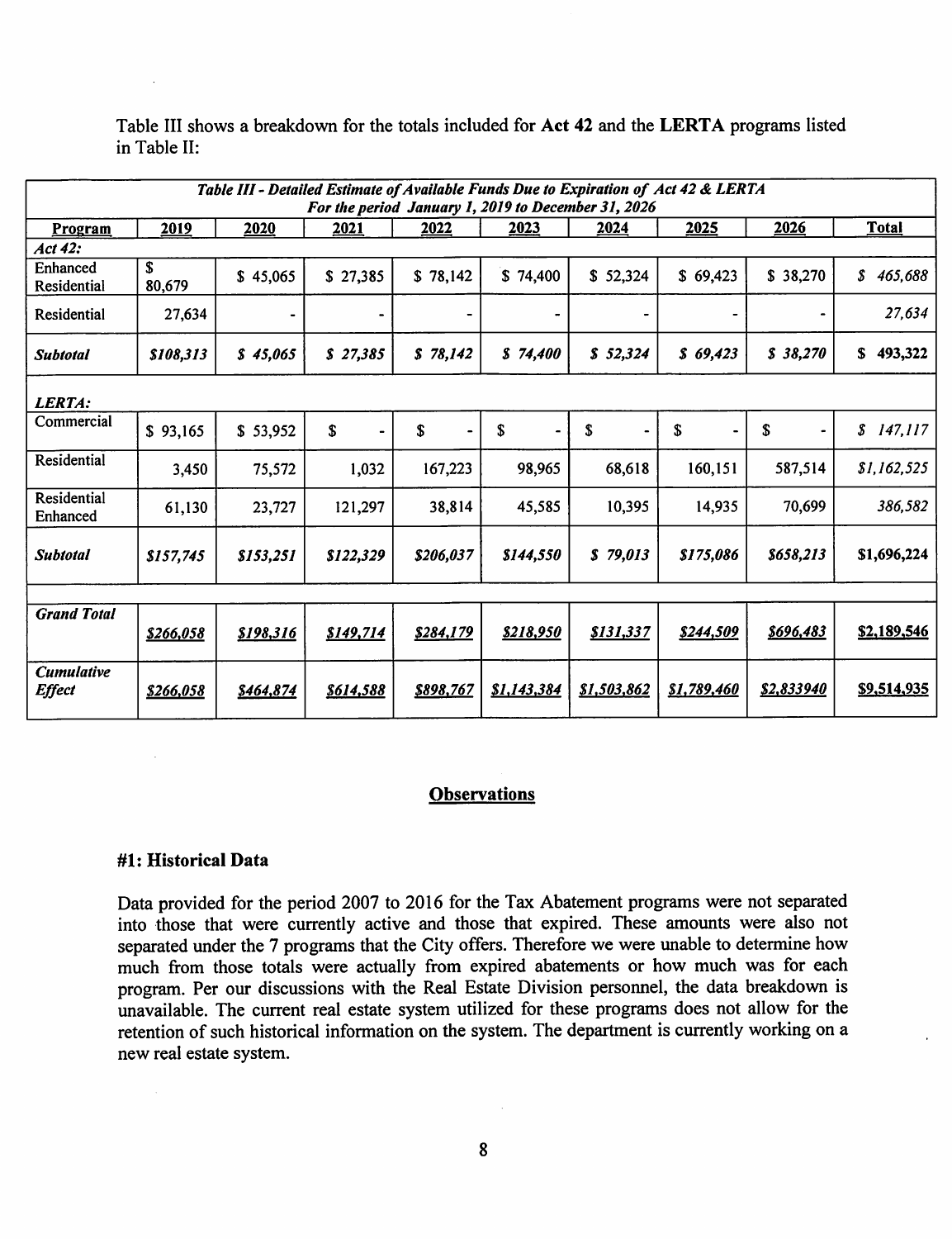#### #2: Reliability of Estimates and Projected Revenue from expired programs

Due to the lack of access to the appropriate data, we were unable to perform audit testing necessary to enable us to vouch for the data provided to us or perform other necessary audit testing required in an audit. We attempted to test the abatement process and the validity of the abated amounts by selecting a sample of parcels from the data that was provided. Providing us with the supporting records for these parcels proved difficult. Records such as applications, abatement schedules as well as the calculations of the abatement amount were not readily available to allow for a timely completion of our audit. In order to vouch for the reliability of this type of data. Finance needs to maintain the appropriate records that will enable recalculation as well as vouching.

#### #3: Improved Role in managing the Programs

The abatement amounts for all applications are calculated by the Real Estate Division including those that are approved by the URA (Residential LERTA, Residential Enhanced LERTA) and the County (Commercial LERTA, Visibility Residential). Applications from these entities are forwarded to the City once approved. The Real Estate division is responsible for the calculations and updating of the tax bill to reflect the reduced tax due on the real estate system. An abatement schedule<sup>3</sup> is included in the application packet which details the calculation of the abatements amounts. As previously indicated, these applications (including the necessary abatement schedule) were not readily available. Also, the calculation process itself is not well documented for each abated amounts. It is our understanding that the current real estate system does not automatically calculate the abatement amount throughout the term of the abatement period. The Real Estate Division (with limited personnel) is responsible for the yearly calculations for each property which involves physically pulling abatement schedules from each file in order to complete the abatement amount for that year. This information is then entered into the real estate system to reflect the year's taxes due.

#### #4: Tracking and Updating expired Programs

There is no formal procedure for when abatements are approved or expire. Approved applications (before the abatement start) are shown as pending until Finance is alerted that there is an increase in the assessment value. The application for an occupancy permit by the owner will trigger an assessment by the County Assessors who then enters the new value into the County real estate system that gets uploaded into the City's real estate system. A report is generated by the Real Estate division persormel that show properties with an increase in assessment. This report serves as an alert that abatement period should start in the following year. The abatement or assessment reduction amount is then calculated and entered into the system to update the real estate tax due. No information is sent to the owner to communicate approval and/or amount of the abatement. This process creates the risk that abatement may expire but not reflected as a result of which the City may not be collecting the tax due.

<sup>&</sup>lt;sup>3</sup> This schedule does not include pre- and post-construction assessments to allow for recalculations of the increase in assessment values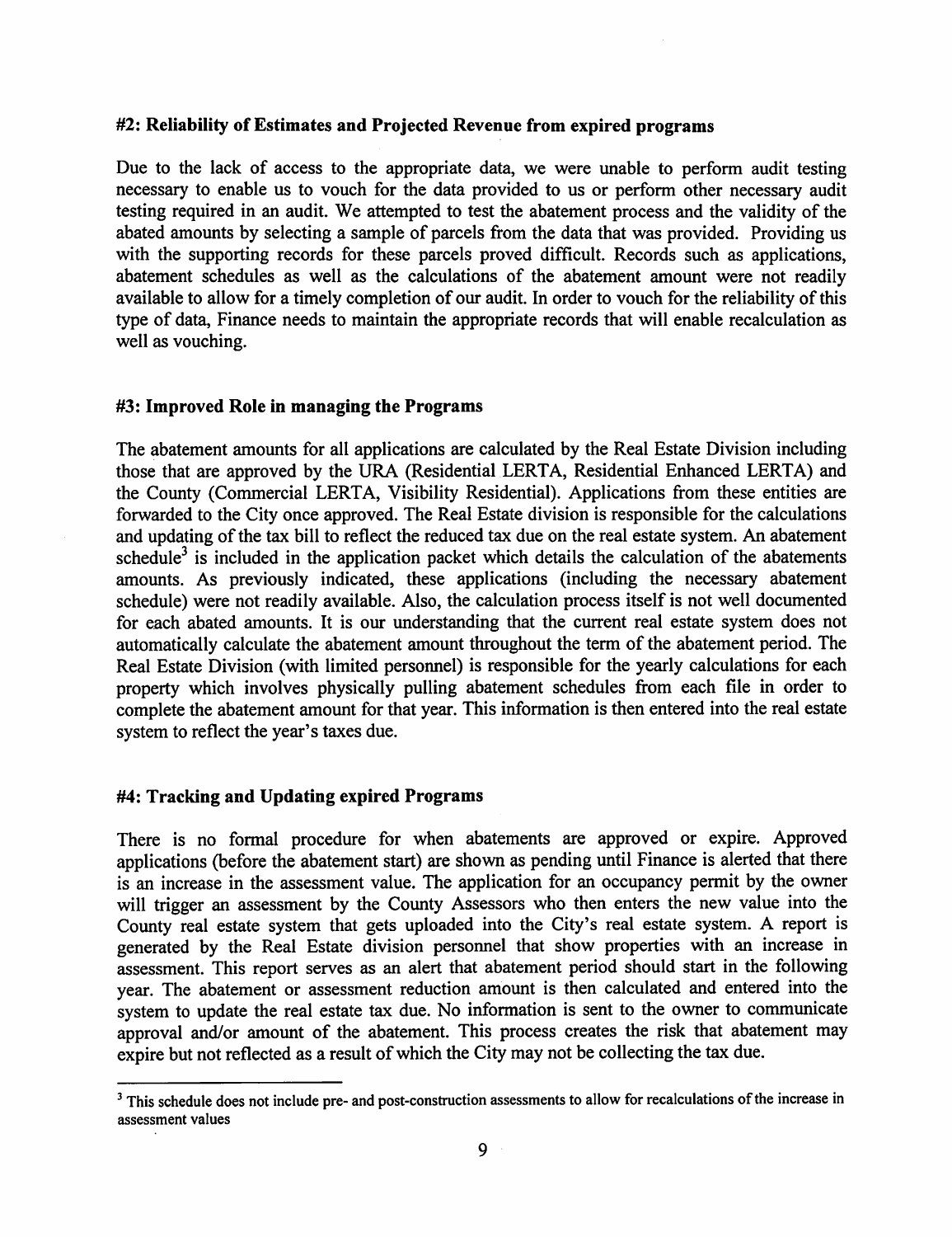## Recommendations

#1: Historical Data - We recommend that the Finance Department include in its consideration of the new system that data captured by the system are readily available and that necessary steps are in place to ensure data on these programs is retained to provide adequate paper/audit trail as well as allow for audit testing to validate the amounts reported. This is especially important not only for the newly implemented/pronounced Council legislation requiring audits performed but also to provide adequate support for numbers reported on the City's annual financial report (CAFR) as a result of the requirements from the newly implemented GASB 77.

#2: Reliability of Estimates and Projected Revenue from expired programs- Adequate support for the abatement programs should be maintained. Records such as applications, abatement schedules as well as the calculations of the abatement amount should be retained and be readily available to allow for a proper audit of the programs.

#3: Improved Role in managing the Programs – Finance should consider implementing procedures to enhance the abatement process. Specifically, Finance should consider:

- Improving process to ensure availability of the Abatement Schedule
- Consider electronic application process (or scanning the current ones) to ensure permanent records are easily available
- Explore the possibility of automating the process for the calculation of the abatement amounts and uploading into the system
- Retention of the assessment increases to support calculation of abatement amounts

#4; Tracking and Updating expired Programs - Consider a formal notification of the approval, start and end dates as well as the abatement amount to the applicants. It will be helpful to also have the have an option on the real estate system that shows an end date for the abatement program.